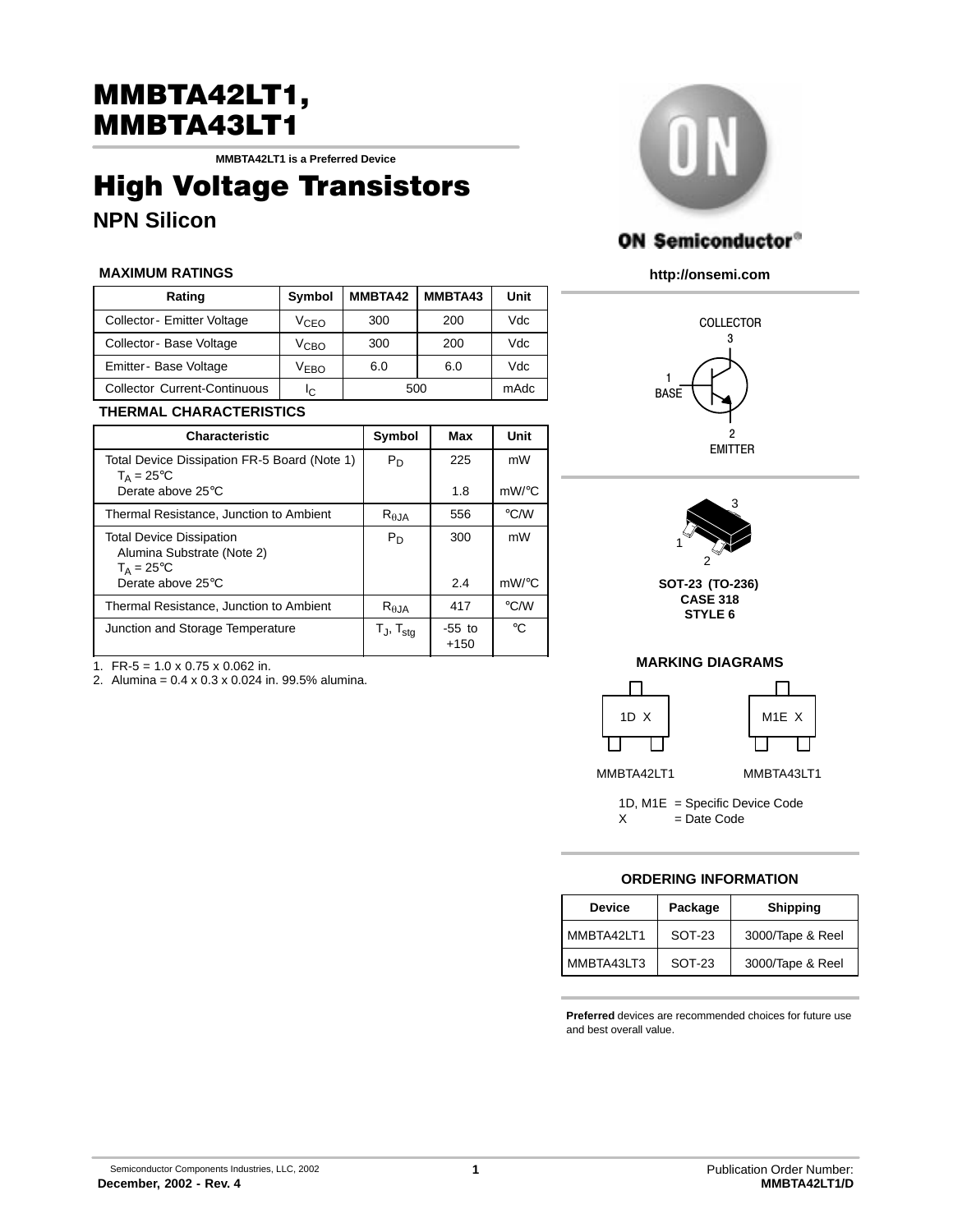## **MMBTA42LT1, MMBTA43LT1**

## **ELECTRICAL CHARACTERISTICS** (T<sub>A</sub> = 25°C unless otherwise noted)

| <b>Characteristic</b>                                                                                                    |                                        | Symbol               | Min            | Max            | Unit        |
|--------------------------------------------------------------------------------------------------------------------------|----------------------------------------|----------------------|----------------|----------------|-------------|
| <b>OFF CHARACTERISTICS</b>                                                                                               |                                        |                      |                |                |             |
| Collector - Emitter Breakdown Voltage (Note 3)<br>$(I_C = 1.0 \text{ m}$ Adc, $I_B = 0$ )                                | MMBTA42<br>MMBTA43                     | $V_{(BR)CEO}$        | 300<br>200     | $\blacksquare$ | Vdc         |
| Collector - Base Breakdown Voltage<br>$(I_C = 100 \mu A dC, I_F = 0)$                                                    | MMBTA42<br>MMBTA43                     | $V_{(BR)CBO}$        | 300<br>200     | L.             | Vdc         |
| Emitter- Base Breakdown Voltage<br>$(I_F = 100 \mu \text{Ad}c, I_C = 0)$                                                 |                                        | $V_{(BR)EBO}$        | 6.0            | $\blacksquare$ | Vdc         |
| <b>Collector Cutoff Current</b><br>$(V_{CB} = 200$ Vdc, $I_F = 0$ )<br>$(V_{CB} = 160$ Vdc, $I_E = 0)$                   | MMBTA42<br>MMBTA43                     | I <sub>CBO</sub>     | $\mathbf{r}$   | 0.1<br>0.1     | <b>µAdc</b> |
| <b>Emitter Cutoff Current</b><br>$(V_{EB} = 6.0$ Vdc, $I_C = 0)$<br>$(V_{FR} = 4.0$ Vdc, $I_C = 0$ )                     | MMBTA42<br>MMBTA43                     | <b>LEBO</b>          |                | 0.1<br>0.1     | <b>µAdc</b> |
| <b>ON CHARACTERISTICS (Note 3)</b>                                                                                       |                                        |                      |                |                |             |
| <b>DC Current Gain</b><br>$(I_C = 1.0 \text{ m}$ Adc, $V_{CE} = 10 \text{ V}$ dc)<br>$I_C = 10$ mAdc, $V_{CF} = 10$ Vdc) | <b>Both Types</b><br><b>Both Types</b> | $h_{FE}$             | 25<br>40       |                |             |
| $(I_C = 30 \text{ m}$ Adc, $V_{CE} = 10 \text{ V}$ dc)                                                                   | MMBTA42<br>MMBTA43                     |                      | 40<br>40       |                |             |
| <b>Collector - Emitter Saturation Voltage</b><br>$(I_C = 20 \text{ m}$ Adc, $I_B = 2.0 \text{ m}$ Adc)                   | MMBTA42<br>MMBTA43                     | VCE(sat)             |                | 0.5<br>0.5     | Vdc         |
| <b>Base-Emitter Saturation Voltage</b><br>$(l_C = 20 \text{ m}$ Adc, $l_B = 2.0 \text{ m}$ Adc)                          |                                        | V <sub>BE(sat)</sub> | $\blacksquare$ | 0.9            | Vdc         |
| <b>SMALL- SIGNAL CHARACTERISTICS</b>                                                                                     |                                        |                      |                |                |             |
| Current - Gain - Bandwidth Product<br>$(I_C = 10 \text{ m}$ Adc, $V_{CE} = 20 \text{ Vdc}$ , f = 100 MHz)                |                                        | fτ                   | 50             |                | <b>MHz</b>  |
| Collector-Base Capacitance<br>$(V_{CB} = 20$ Vdc, $I_E = 0$ , f = 1.0 MHz)                                               | MMBTA42<br>MMBTA43                     | $C_{cb}$             |                | 3.0<br>4.0     | pF          |

3. Pulse Test: Pulse Width  $\leq 300 \,\mu s$ , Duty Cycle  $\leq 2.0\%$ .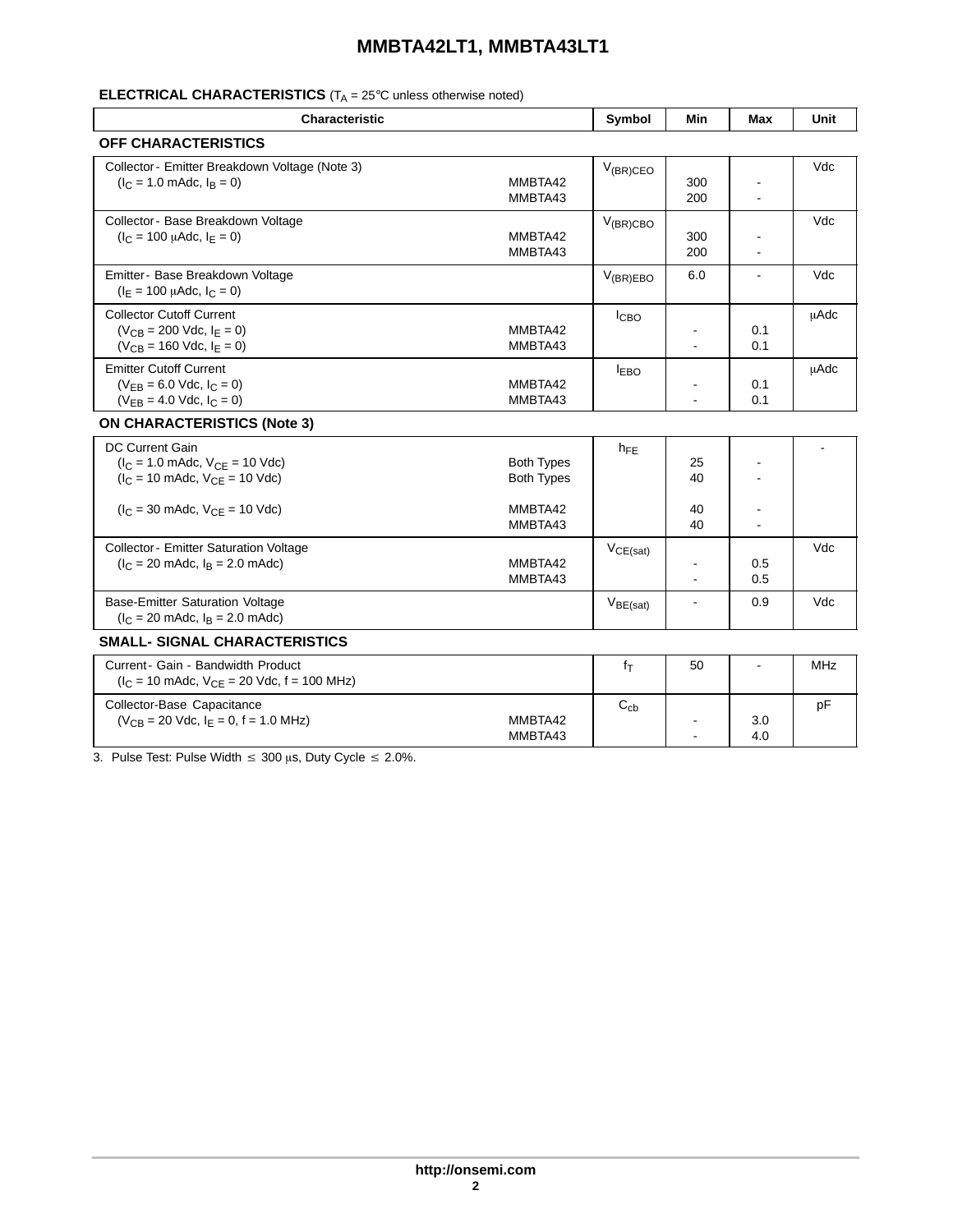## **MMBTA42LT1, MMBTA43LT1**



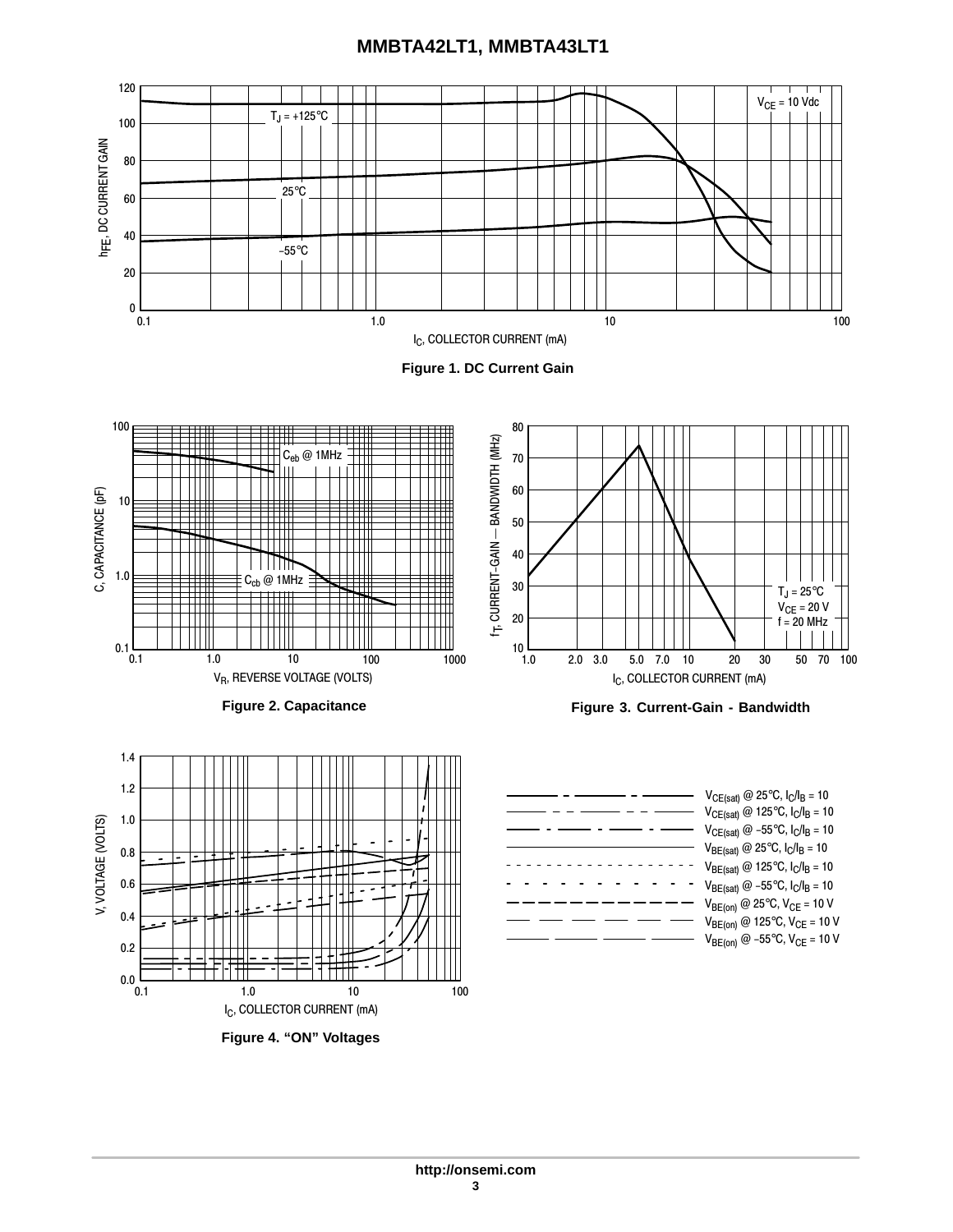## **INFORMATION FOR USING THE SOT-23 SURFACE MOUNT PACKAGE MINIMUM RECOMMENDED FOOTPRINT FOR SURFACE MOUNTED APPLICATIONS**

Surface mount board layout is a critical portion of the total design. The footprint for the semiconductor packages must be the correct size to insure proper solder connection

interface between the board and the package. With the correct pad geometry, the packages will self align when subjected to a solder reflow process.





#### **SOT-23 POWER DISSIPATION**

The power dissipation of the SOT-23 is a function of the pad size. This can vary from the minimum pad size for soldering to a pad size given for maximum power dissipation. Power dissipation for a surface mount device is determined by  $T_{J(max)}$ , the maximum rated junction temperature of the die,  $R_{\theta J}$ , the thermal resistance from the device junction to ambient, and the operating temperature,  $T_A$ . Using the values provided on the data sheet for the SOT-23 package,  $P_D$  can be calculated as follows:

$$
P_D = \frac{T_{J(max)} - T_A}{R_{\theta J A}}
$$

The values for the equation are found in the maximum ratings table on the data sheet. Substituting these values into the equation for an ambient temperature  $T_A$  of 25 $\degree$ C, one can calculate the power dissipation of the device which in this case is 225 milliwatts.

$$
P_D = \frac{150^{\circ}C - 25^{\circ}C}{556^{\circ}C/W} = 225 \text{ milliwatts}
$$

The 556°C/W for the SOT-23 package assumes the use of the recommended footprint on a glass epoxy printed circuit board to achieve a power dissipation of 225 milliwatts. There are other alternatives to achieving higher power dissipation from the SOT-23 package. Another alternative would be to use a ceramic substrate or an aluminum core board such as Thermal Clad<sup>™</sup>. Using a board material such as Thermal Clad, an aluminum core board, the power dissipation can be doubled using the same footprint.

#### **SOLDERING PRECAUTIONS**

The melting temperature of solder is higher than the rated temperature of the device. When the entire device is heated to a high temperature, failure to complete soldering within a short time could result in device failure. Therefore, the following items should always be observed in order to minimize the thermal stress to which the devices are subjected.

- Always preheat the device.
- The delta temperature between the preheat and soldering should be 100°C or less.\*
- When preheating and soldering, the temperature of the leads and the case must not exceed the maximum temperature ratings as shown on the data sheet. When using infrared heating with the reflow soldering method, the difference shall be a maximum of 10°C.
- The soldering temperature and time shall not exceed 260°C for more than 10 seconds.
- When shifting from preheating to soldering, the maximum temperature gradient shall be 5°C or less.
- After soldering has been completed, the device should be allowed to cool naturally for at least three minutes. Gradual cooling should be used as the use of forced cooling will increase the temperature gradient and result in latent failure due to mechanical stress.
- Mechanical stress or shock should not be applied during cooling.

\* Soldering a device without preheating can cause excessive thermal shock and stress which can result in damage to the device.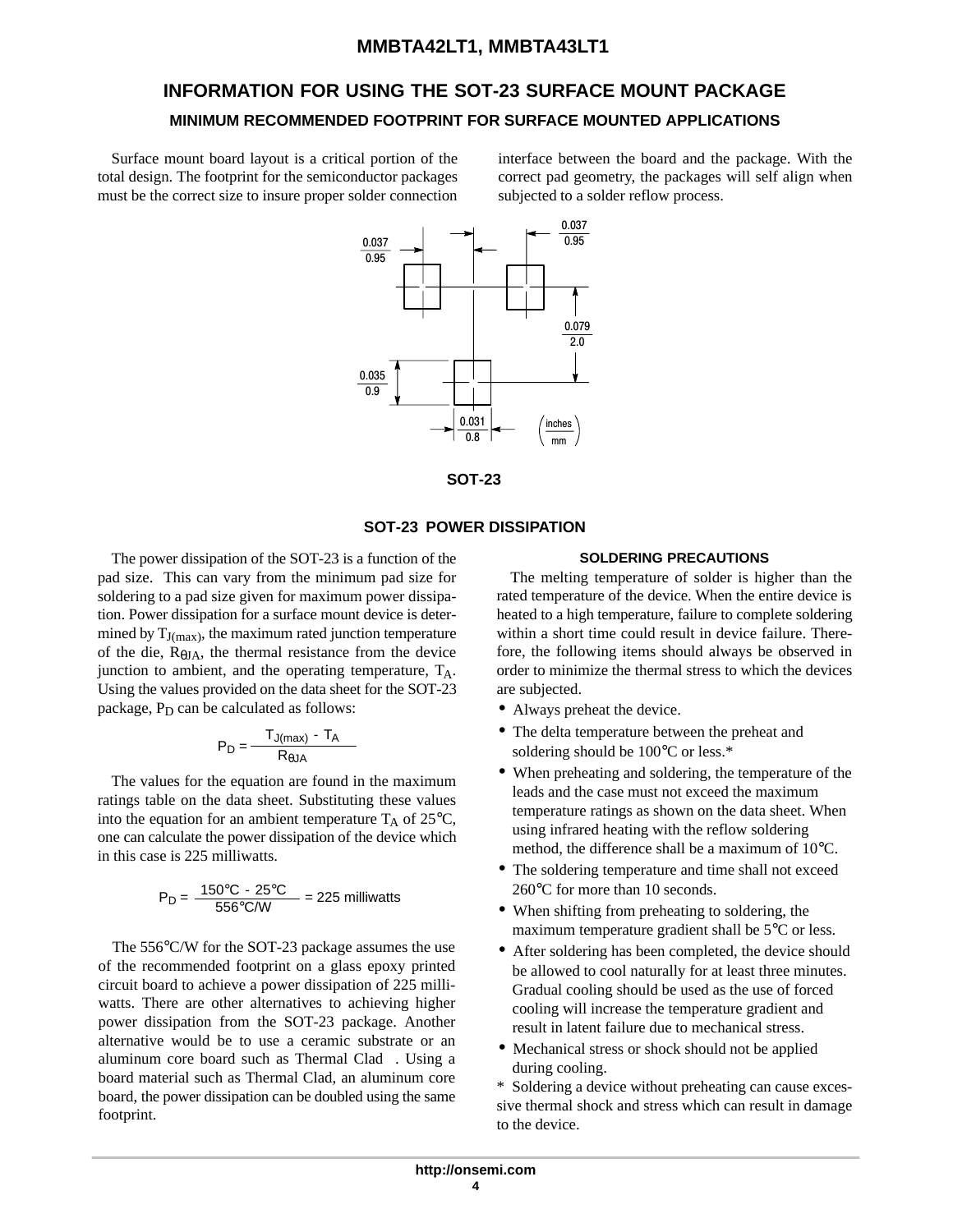## **PACKAGE DIMENSIONS**

CASE 318-08 ISSUE AH **SOT-23 (TO-236)**



NOTES:<br>1. DIMENSIONING AND TOLERANCING PER ANSI<br>2. CONTROLLING DIMENSION: INCH.<br>3. MAXIMUM LEAD THICKNESS INCLUDES LEAD<br>5. MAXIMUM LEAD THICKNESS MOINIUM LEAD THICKNESS<br>15 THE MINIMUM THICKNESS OF BASE<br>MATERIAL.<br>4. 318-08.

|     | <b>INCHES</b> |        |       | <b>MILLIMETERS</b> |
|-----|---------------|--------|-------|--------------------|
| DIM | MIN           | MAX    | MIN   | MAX                |
| A   | 0.1102        | 0.1197 | 2.80  | 3.04               |
| в   | 0.0472        | 0.0551 | 1.20  | 1.40               |
| C   | 0.0350        | 0.0440 | 0.89  | 1.11               |
| D   | 0.0150        | 0.0200 | 0.37  | 0.50               |
| G   | 0.0701        | 0.0807 | 1.78  | 2.04               |
| н   | 0.0005        | 0.0040 | 0.013 | 0.100              |
| J   | 0.0034        | 0.0070 | 0.085 | 0.177              |
| ĸ   | 0.0140        | 0.0285 | 0.35  | 0.69               |
| L   | 0.0350        | 0.0401 | 0.89  | 1.02               |
| S   | 0.0830        | 0.1039 | 2.10  | 2.64               |
| v   | 0.0177        | 0.0236 | 0.45  | 0.60               |

STYLE 6: PIN 1. BASE

2. EMITTER 3. COLLECTOR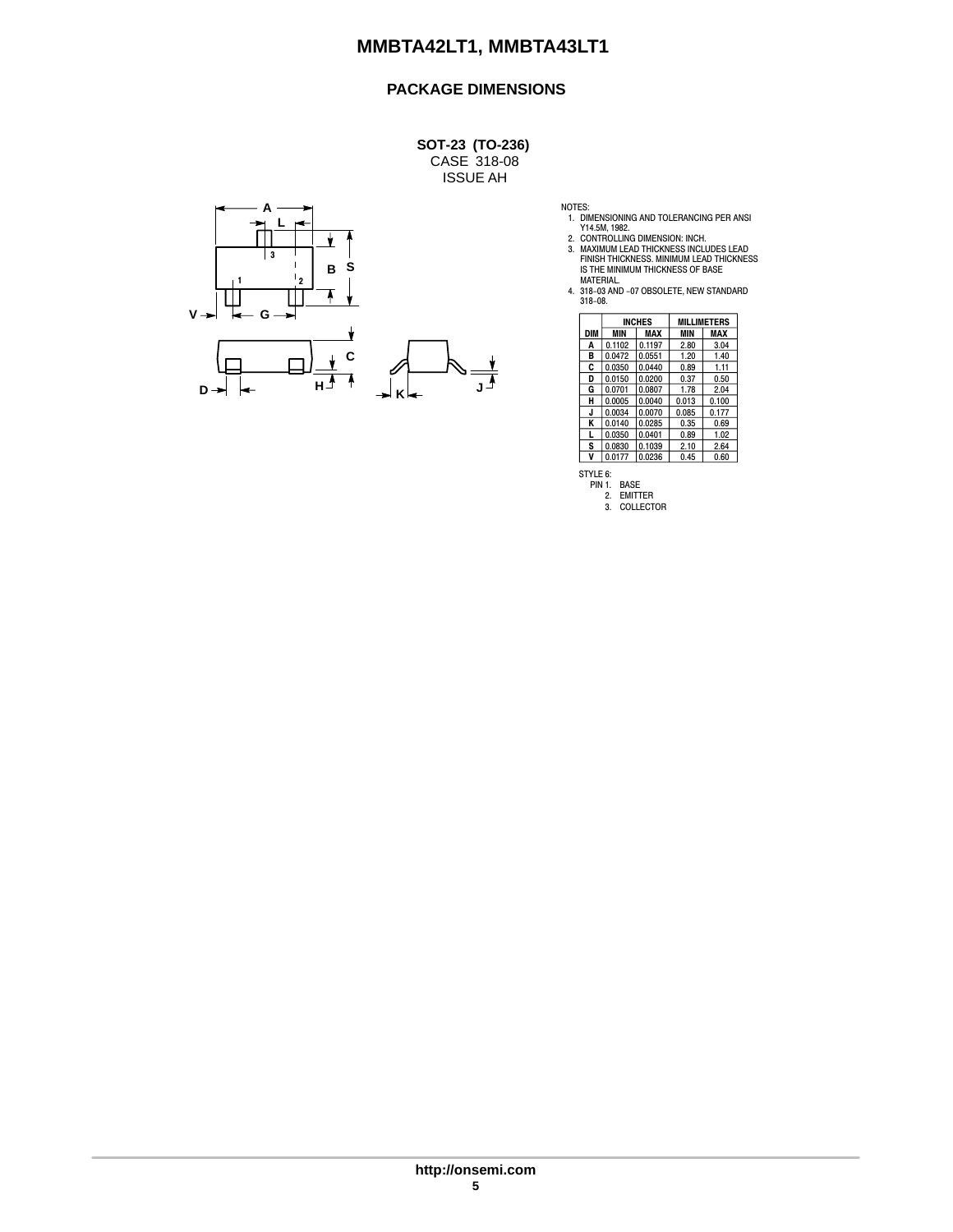## **Notes**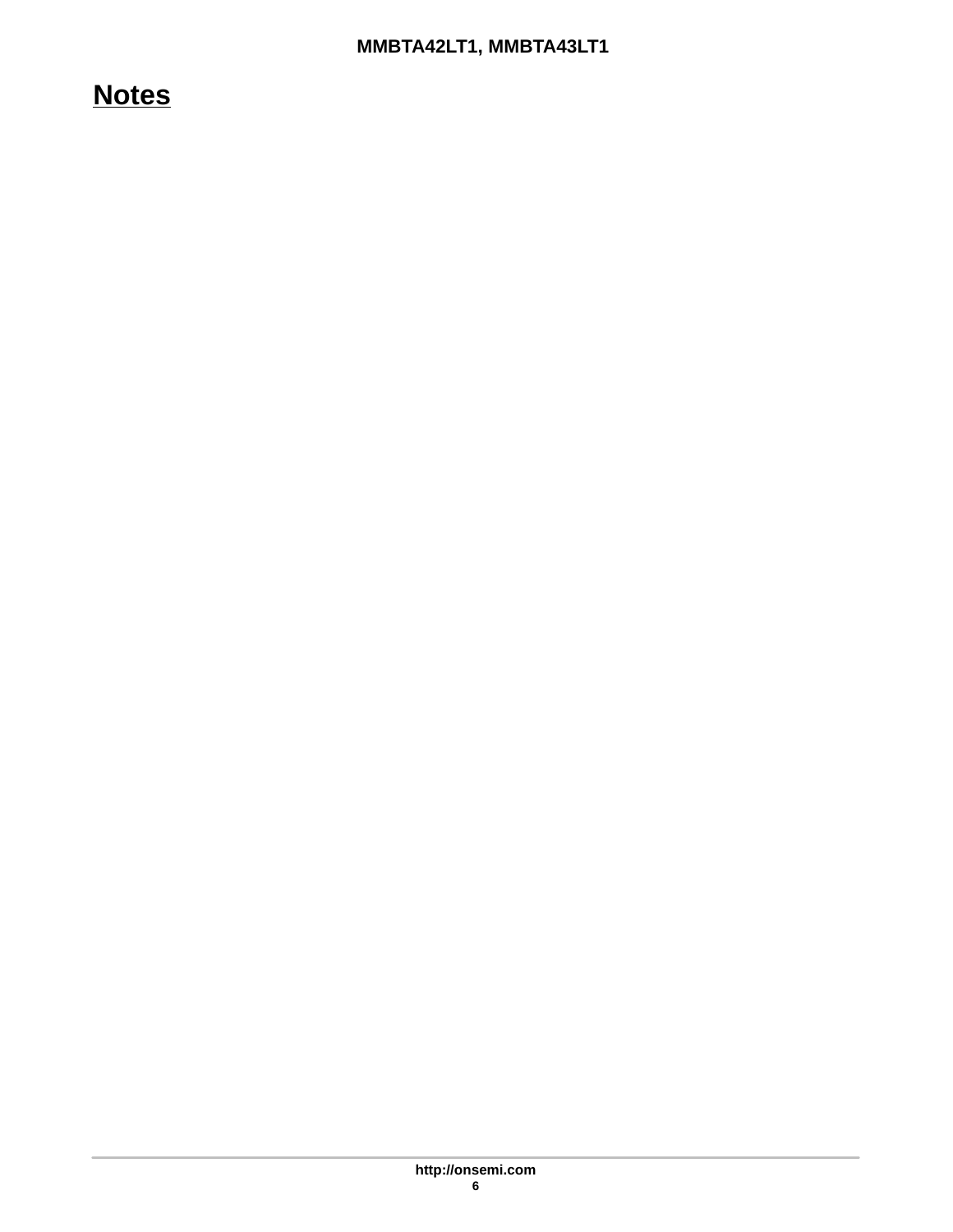## **Notes**